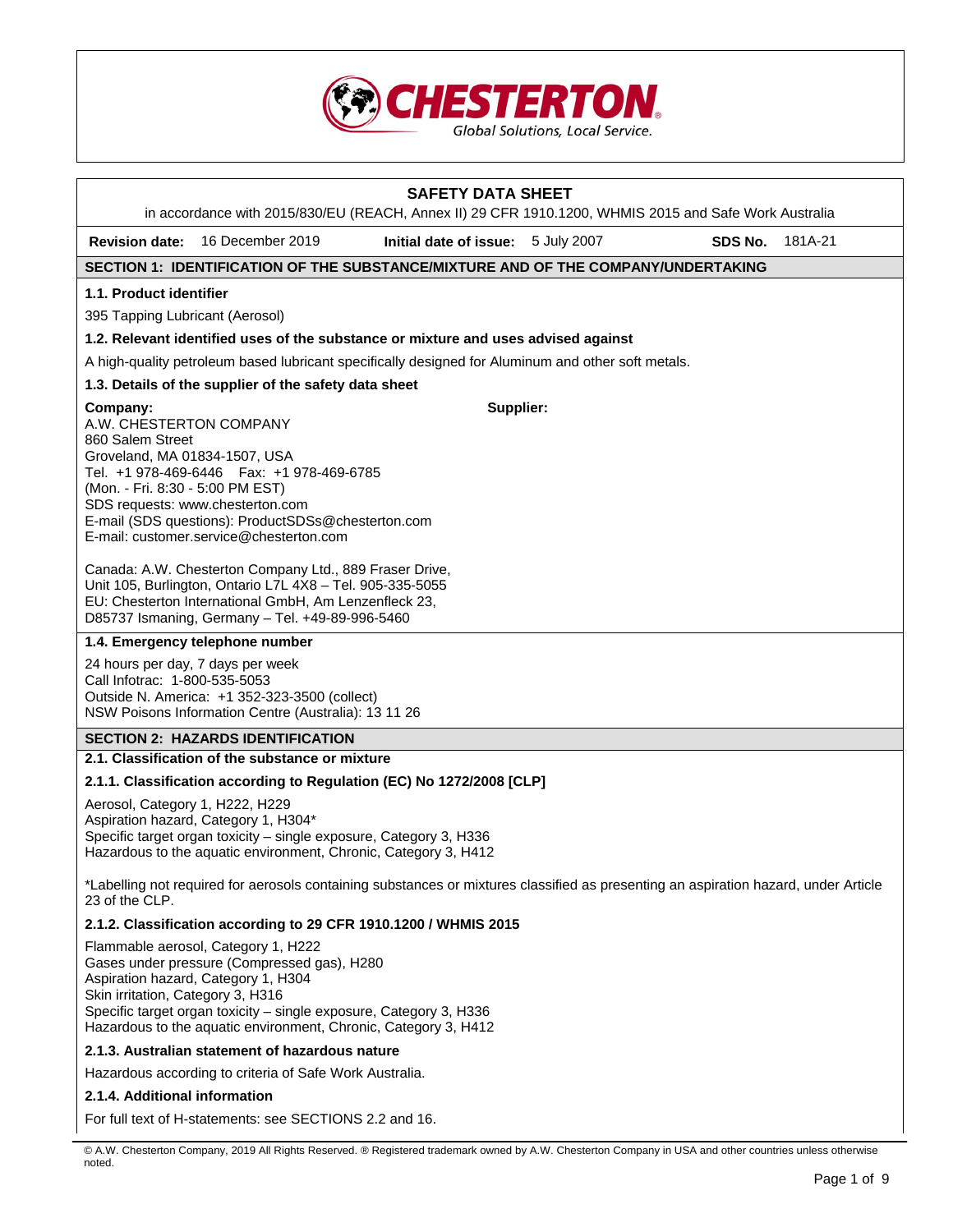| 2.2. Label elements<br>2.2.1. Labelling according to Regulation (EC) No 1272/2008 [CLP] |                                                                                                                                                      |                                                                                                                                                                                                                                                                                                                                                                                                                                                                                                                                                                                                                                                                                                                                                                                                                                        |
|-----------------------------------------------------------------------------------------|------------------------------------------------------------------------------------------------------------------------------------------------------|----------------------------------------------------------------------------------------------------------------------------------------------------------------------------------------------------------------------------------------------------------------------------------------------------------------------------------------------------------------------------------------------------------------------------------------------------------------------------------------------------------------------------------------------------------------------------------------------------------------------------------------------------------------------------------------------------------------------------------------------------------------------------------------------------------------------------------------|
| <b>Hazard pictograms:</b>                                                               |                                                                                                                                                      |                                                                                                                                                                                                                                                                                                                                                                                                                                                                                                                                                                                                                                                                                                                                                                                                                                        |
| Signal word:                                                                            | Danger                                                                                                                                               |                                                                                                                                                                                                                                                                                                                                                                                                                                                                                                                                                                                                                                                                                                                                                                                                                                        |
| <b>Hazard statements:</b>                                                               | H <sub>222</sub><br>H <sub>229</sub><br>H336<br>H412                                                                                                 | Extremely flammable aerosol.<br>Pressurized container: May burst if heated.<br>May cause drowsiness or dizziness.<br>Harmful to aquatic life with long lasting effects.                                                                                                                                                                                                                                                                                                                                                                                                                                                                                                                                                                                                                                                                |
| <b>Precautionary statements:</b>                                                        | P210<br>P211<br>P <sub>251</sub>                                                                                                                     | Keep away from heat, hot surfaces, sparks, open flames and other ignition sources.<br>No smoking.<br>Do not spray on an open flame or other ignition source.<br>Do not pierce or burn, even after use.                                                                                                                                                                                                                                                                                                                                                                                                                                                                                                                                                                                                                                 |
|                                                                                         | P <sub>261</sub><br>P273<br>P312<br>P410/412                                                                                                         | Avoid breathing vapours/spray.<br>Avoid release to the environment.<br>Call a POISON CENTER or doctor if you feel unwell.<br>Protect from sunlight. Do not expose to temperatures exceeding 50 °C/122 °F.                                                                                                                                                                                                                                                                                                                                                                                                                                                                                                                                                                                                                              |
| <b>Supplemental information:</b>                                                        | None                                                                                                                                                 |                                                                                                                                                                                                                                                                                                                                                                                                                                                                                                                                                                                                                                                                                                                                                                                                                                        |
| 2.2.2. Labelling according to 29 CFR 1910.1200 / WHMIS 2015                             |                                                                                                                                                      |                                                                                                                                                                                                                                                                                                                                                                                                                                                                                                                                                                                                                                                                                                                                                                                                                                        |
| <b>Hazard pictograms:</b>                                                               |                                                                                                                                                      |                                                                                                                                                                                                                                                                                                                                                                                                                                                                                                                                                                                                                                                                                                                                                                                                                                        |
| Signal word:                                                                            | Danger                                                                                                                                               |                                                                                                                                                                                                                                                                                                                                                                                                                                                                                                                                                                                                                                                                                                                                                                                                                                        |
| <b>Hazard statements:</b>                                                               | H <sub>222</sub><br>H <sub>280</sub><br>H304<br>H316<br>H336<br>H412                                                                                 | Extremely flammable aerosol.<br>Contains gas under pressure; may explode if heated.<br>May be fatal if swallowed and enters airways.<br>Causes mild skin irritation.<br>May cause drowsiness or dizziness.<br>Harmful to aquatic life with long lasting effects.                                                                                                                                                                                                                                                                                                                                                                                                                                                                                                                                                                       |
| <b>Precautionary statements:</b>                                                        | P210<br>P211<br>P <sub>251</sub><br>P261<br>P271<br>P273<br>P301/310<br>P331<br>P304/340<br>P312<br>P332/313<br>P403<br>P410/412<br>P <sub>501</sub> | Keep away from heat, hot surfaces, sparks, open flames and other ignition sources.<br>No smoking.<br>Do not spray on an open flame or other ignition source.<br>Do not pierce or burn, even after use.<br>Avoid breathing dust/fume/gas/mist/vapours/spray.<br>Use only outdoors or in a well-ventilated area.<br>Avoid release to the environment.<br>IF SWALLOWED: Immediately call a POISON CENTER or doctor.<br>Do NOT induce vomiting.<br>IF INHALED: Remove person to fresh air and keep comfortable for breathing.<br>Call a POISON CENTER or doctor if you feel unwell.<br>If skin irritation occurs: Get medical advice/attention.<br>Store in a well-ventilated place.<br>Protect from sunlight. Do not expose to temperatures exceeding 50 °C/122 °F.<br>Dispose of contents/container to an approved waste disposal plant. |
| <b>Supplemental information:</b>                                                        | None                                                                                                                                                 |                                                                                                                                                                                                                                                                                                                                                                                                                                                                                                                                                                                                                                                                                                                                                                                                                                        |
| 2.3. Other hazards                                                                      |                                                                                                                                                      |                                                                                                                                                                                                                                                                                                                                                                                                                                                                                                                                                                                                                                                                                                                                                                                                                                        |

None known

© A.W. Chesterton Company, 2019 All Rights Reserved. ® Registered trademark owned by A.W. Chesterton Company in USA and other countries unless otherwise noted.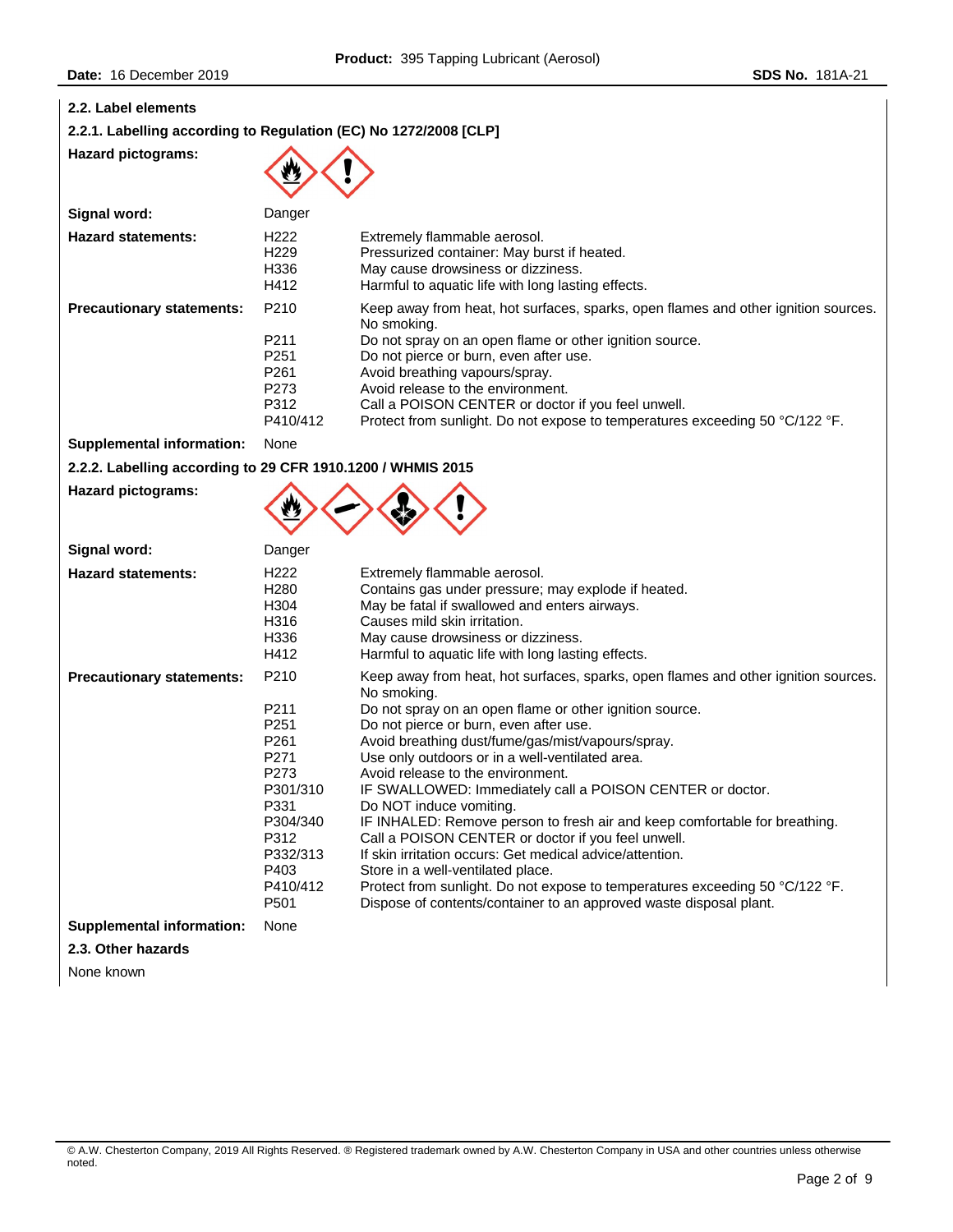|                                                                                                                                                                                                                                                                                                                | <b>SECTION 3: COMPOSITION/INFORMATION ON INGREDIENTS</b>                                                                                                                               |          |                           |                          |                                                                                                                |
|----------------------------------------------------------------------------------------------------------------------------------------------------------------------------------------------------------------------------------------------------------------------------------------------------------------|----------------------------------------------------------------------------------------------------------------------------------------------------------------------------------------|----------|---------------------------|--------------------------|----------------------------------------------------------------------------------------------------------------|
| 3.2. Mixtures                                                                                                                                                                                                                                                                                                  |                                                                                                                                                                                        |          |                           |                          |                                                                                                                |
| Hazardous Ingredients <sup>1</sup>                                                                                                                                                                                                                                                                             |                                                                                                                                                                                        | % Wt.    | <b>CAS No./</b><br>EC No. | <b>REACH</b><br>Reg. No. | <b>CLP/GHS Classification</b>                                                                                  |
| Distillates (petroleum), hydrotreated light                                                                                                                                                                                                                                                                    |                                                                                                                                                                                        | 50-60    | 64742-47-8<br>265-149-8   | <b>NA</b>                | Flam. Liq. 4, H227*<br>Asp. Tox. 1, H304<br>Skin Irrit. 3, H316*<br>STOT SE 3, H336<br>Aquatic Chronic 3, H412 |
| Propane                                                                                                                                                                                                                                                                                                        |                                                                                                                                                                                        | $5 - 10$ | 74-98-6<br>200-827-9      | <b>NA</b>                | Flam. Gas 1, H220<br>Press. Gas (Comp.), H280<br>Simple Asphyxiant (US/Can.)                                   |
| Other ingredients:<br>White mineral oil (petroleum)                                                                                                                                                                                                                                                            |                                                                                                                                                                                        | 25-35    | 8042-47-5<br>232-455-8    | <b>NA</b>                | Not classified**                                                                                               |
|                                                                                                                                                                                                                                                                                                                |                                                                                                                                                                                        |          |                           |                          |                                                                                                                |
| *Non-CLP classification.                                                                                                                                                                                                                                                                                       | **Substance with a workplace exposure limit.<br>For full text of H-statements: see SECTION 16.                                                                                         |          |                           |                          |                                                                                                                |
|                                                                                                                                                                                                                                                                                                                | 1 Classified according to: • 29 CFR 1910.1200, 1915, 1916, 1917, Mass. Right-to-Know Law (ch. 40, M.G.LO. 111F)<br>• 1272/2008/EC, GHS, REACH<br>• WHMIS 2015<br>• Safe Work Australia |          |                           |                          |                                                                                                                |
|                                                                                                                                                                                                                                                                                                                | <b>SECTION 4: FIRST AID MEASURES</b>                                                                                                                                                   |          |                           |                          |                                                                                                                |
|                                                                                                                                                                                                                                                                                                                | 4.1. Description of first aid measures                                                                                                                                                 |          |                           |                          |                                                                                                                |
| Inhalation:                                                                                                                                                                                                                                                                                                    |                                                                                                                                                                                        |          |                           |                          | Remove to fresh air. If not breathing, administer artificial respiration. Contact physician immediately.       |
| <b>Skin contact:</b>                                                                                                                                                                                                                                                                                           | Wash skin with soap and water. Contact physician if irritation persists.                                                                                                               |          |                           |                          |                                                                                                                |
| Eye contact:                                                                                                                                                                                                                                                                                                   |                                                                                                                                                                                        |          |                           |                          | Flush eyes for at least 15 minutes with large amounts of water. Contact physician if irritation persists.      |
| Ingestion:                                                                                                                                                                                                                                                                                                     | Do not induce vomiting. Contact physician immediately.                                                                                                                                 |          |                           |                          |                                                                                                                |
| <b>Protection of first-aiders:</b><br>No action shall be taken involving any personal risk or without suitable training. Avoid contact with<br>the product while providing aid to the victim. Avoid breathing vapors. See section 8.2.2 for<br>recommendations on personal protective equipment.               |                                                                                                                                                                                        |          |                           |                          |                                                                                                                |
| 4.2. Most important symptoms and effects, both acute and delayed                                                                                                                                                                                                                                               |                                                                                                                                                                                        |          |                           |                          |                                                                                                                |
| Vapor in high concentrations may irritate the respiratory tract and cause drowsiness, unconsciousness, headache, dizziness and<br>other central nervous system effects. Repeated exposure may cause skin dryness or cracking. Aspiration into the lungs may cause<br>chemical pneumonitis or pulmonary oedema. |                                                                                                                                                                                        |          |                           |                          |                                                                                                                |
|                                                                                                                                                                                                                                                                                                                | 4.3. Indication of any immediate medical attention and special treatment needed                                                                                                        |          |                           |                          |                                                                                                                |
| Treat symptoms.                                                                                                                                                                                                                                                                                                |                                                                                                                                                                                        |          |                           |                          |                                                                                                                |
| <b>SECTION 5: FIREFIGHTING MEASURES</b>                                                                                                                                                                                                                                                                        |                                                                                                                                                                                        |          |                           |                          |                                                                                                                |
| 5.1. Extinguishing media                                                                                                                                                                                                                                                                                       |                                                                                                                                                                                        |          |                           |                          |                                                                                                                |
| Suitable extinguishing media:<br>Carbon dioxide, dry chemical, foam or water spray.                                                                                                                                                                                                                            |                                                                                                                                                                                        |          |                           |                          |                                                                                                                |
| Unsuitable extinguishing media: Water jets                                                                                                                                                                                                                                                                     |                                                                                                                                                                                        |          |                           |                          |                                                                                                                |
| 5.2. Special hazards arising from the substance or mixture                                                                                                                                                                                                                                                     |                                                                                                                                                                                        |          |                           |                          |                                                                                                                |
| Pressurized containers, when heated, are a potential explosive hazard. Hazardous combustion products: Carbon Monoxide,<br>Carbon Dioxide and other toxic fumes.                                                                                                                                                |                                                                                                                                                                                        |          |                           |                          |                                                                                                                |
| 5.3. Advice for firefighters                                                                                                                                                                                                                                                                                   |                                                                                                                                                                                        |          |                           |                          |                                                                                                                |
| Cool exposed containers with water. Recommend Firefighters wear self-contained breathing apparatus.                                                                                                                                                                                                            |                                                                                                                                                                                        |          |                           |                          |                                                                                                                |
| <b>Flammability Classification:</b>                                                                                                                                                                                                                                                                            |                                                                                                                                                                                        |          |                           |                          |                                                                                                                |
| <b>HAZCHEM Emergency Action Code:</b><br>22 Y                                                                                                                                                                                                                                                                  |                                                                                                                                                                                        |          |                           |                          |                                                                                                                |

<sup>©</sup> A.W. Chesterton Company, 2019 All Rights Reserved. ® Registered trademark owned by A.W. Chesterton Company in USA and other countries unless otherwise noted.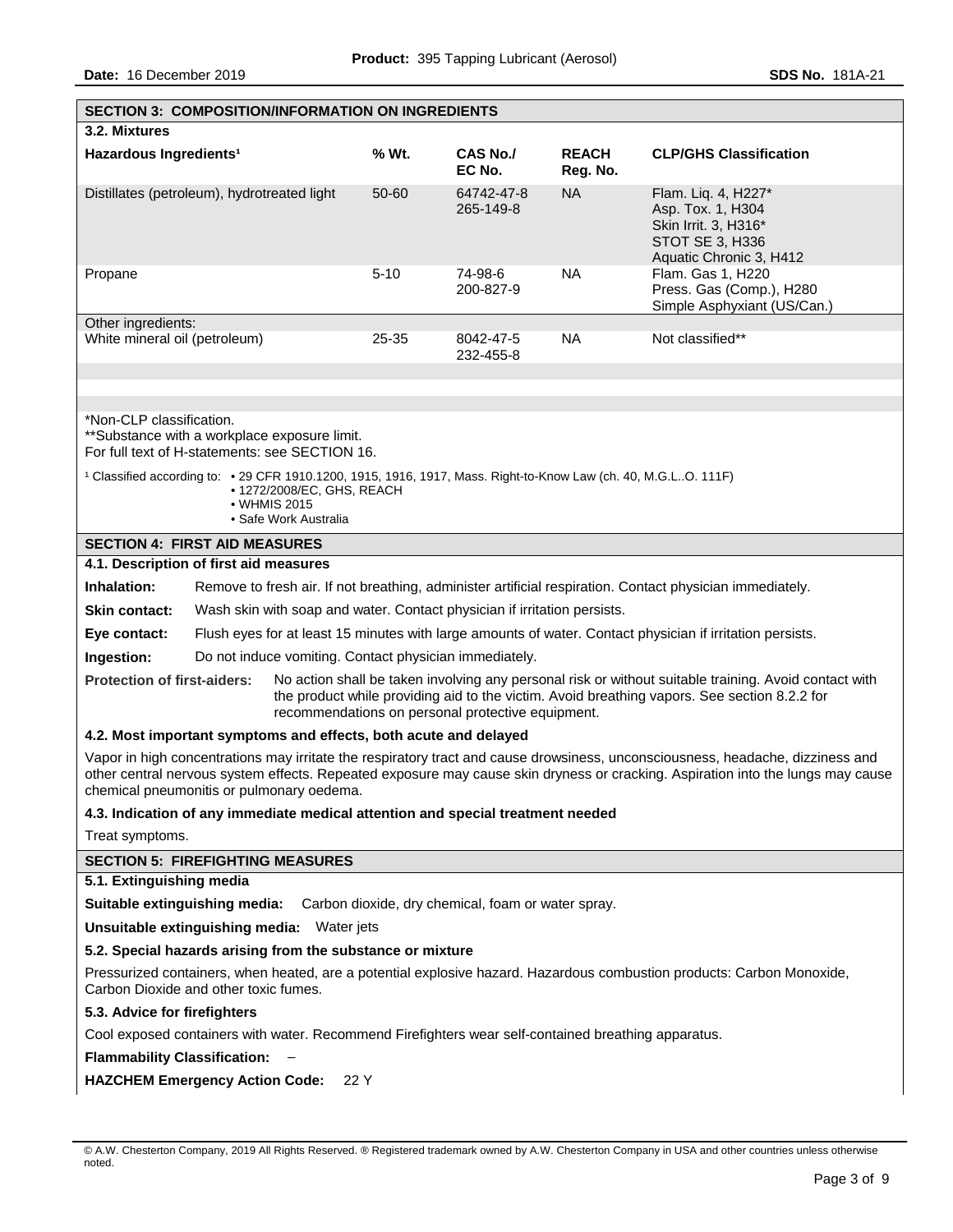# **SECTION 6: ACCIDENTAL RELEASE MEASURES**

#### **6.1. Personal precautions, protective equipment and emergency procedures**

Evacuate area. Provide adequate ventilation. Utilize exposure controls and personal protection as specified in Section 8.

#### **6.2. Environmental Precautions**

Keep out of sewers, streams and waterways.

#### **6.3. Methods and material for containment and cleaning up**

Contain spill to a small area. Keep away from sources of ignition - No smoking. If removal of ignition sources is not possible, then flush material away with water. Pick up with absorbent material (sand, sawdust, clay, etc.) and place in a suitable container for disposal.

#### **6.4. Reference to other sections**

Refer to section 13 for disposal advice.

#### **SECTION 7: HANDLING AND STORAGE**

## **7.1. Precautions for safe handling**

Do not spray on a naked flame or any incandescent material. Keep away from sources of ignition - No Smoking. Vapors are heavier than air and will collect in low areas. Vapor accumulations could flash and/or explode if ignited. Observe good work practice - avoid eating, drinking and smoking in the work area while using any hydrocarbons.

#### **7.2. Conditions for safe storage, including any incompatibilities**

Pressurized container: protect from sunlight and do not expose to temperatures exceeding 50°C (120°F). Do not pierce or burn, even after use.

#### **7.3. Specific end use(s)**

No special precautions.

#### **SECTION 8: EXPOSURE CONTROLS/PERSONAL PROTECTION**

#### **8.1. Control parameters**

## **Occupational exposure limit values**

| <b>Ingredients</b>                             | <b>OSHA PEL1</b><br>ppm | mg/m <sup>3</sup> | <b>ACGIH TLV<sup>2</sup></b><br>ppm | mg/m <sup>3</sup> | UK WEL <sup>3</sup><br>ppm | mq/m <sup>3</sup> | <b>AUSTRALIA ES<sup>4</sup></b><br>ppm | mg/m <sup>3</sup> |
|------------------------------------------------|-------------------------|-------------------|-------------------------------------|-------------------|----------------------------|-------------------|----------------------------------------|-------------------|
| Distillates (petroleum),<br>hydrotreated light | N/A                     | N/A               | $179*$                              | $1200*$           | N/A                        | N/A               | N/A                                    | N/A               |
| Propane                                        | .000                    | .800              | $N/A$ **                            | N/A               | N/A                        | N/A               | $N/A$ **                               | N/A               |
| Oil mist, mineral                              | N/A                     | 5                 | N/A                                 | 5                 | N/A                        | N/A               | N/A                                    | 5                 |

\* Based on the procedure described in appendix H, "Reciprocal calculation method for Certain Refined Hydrocarbon Solvent Vapor Mixtures" of the ACGIH TLVs® and BEIs®.

\*\* Simple asphyxiant.

<sup>1</sup> United States Occupational Health & Safety Administration permissible exposure limits

² American Conference of Governmental Industrial Hygienists threshold limit values

³ EH40 Workplace exposure limits, Health & Safety Executive

⁴ Safe Work Australia, Workplace Exposure Standards for Airborne Contaminants

#### **Biological limit values**

Not available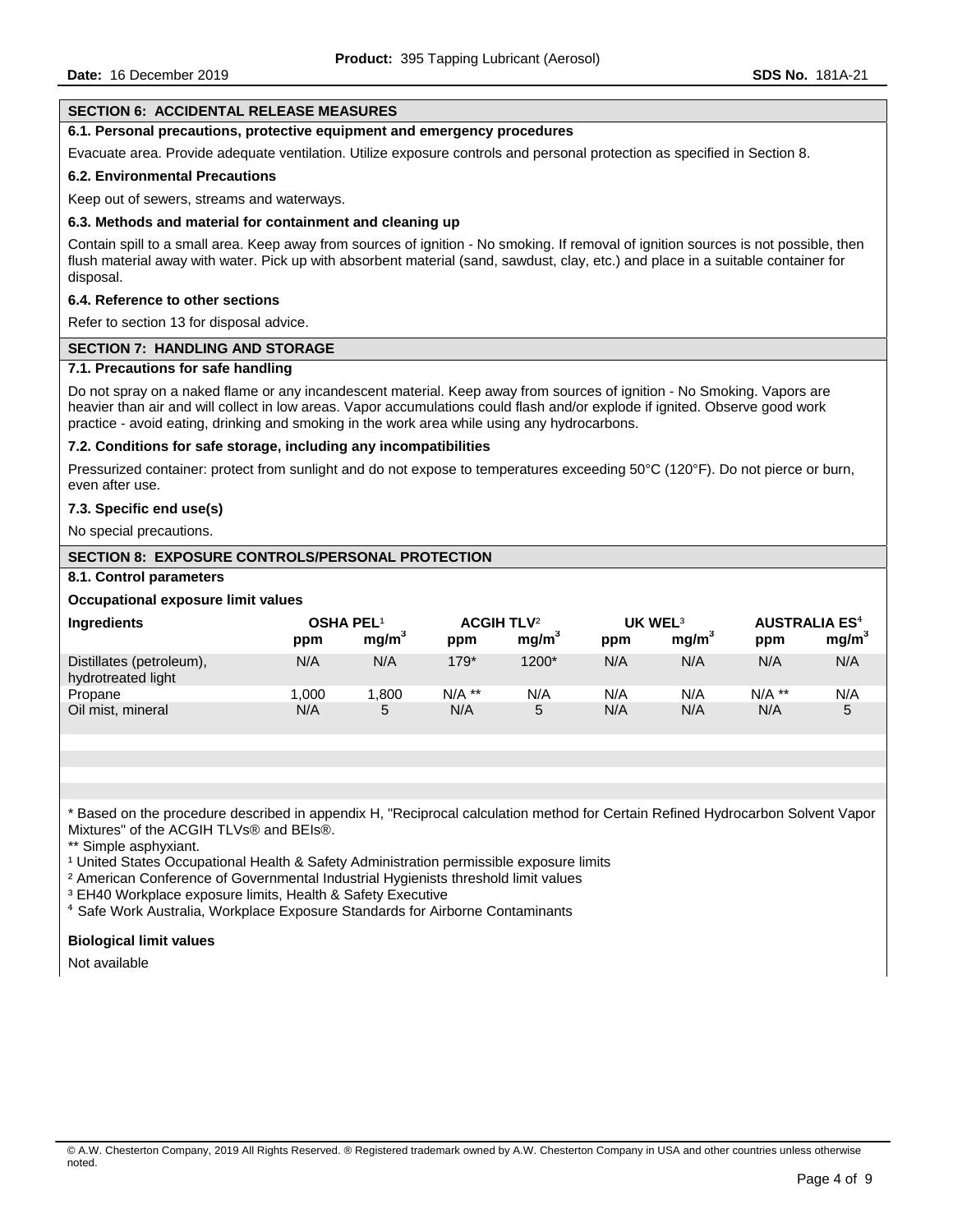| Derived No Effect Level (DNEL) according to Regulation (EC) No 1907/2006:                                                 |                                                                                                                       |                                                                                                                                                             |                                                                                                                       |                                  |  |  |
|---------------------------------------------------------------------------------------------------------------------------|-----------------------------------------------------------------------------------------------------------------------|-------------------------------------------------------------------------------------------------------------------------------------------------------------|-----------------------------------------------------------------------------------------------------------------------|----------------------------------|--|--|
| <b>Workers</b>                                                                                                            |                                                                                                                       |                                                                                                                                                             |                                                                                                                       |                                  |  |  |
| Substance                                                                                                                 |                                                                                                                       | Route of exposure                                                                                                                                           | Potential health effects                                                                                              | <b>DNEL</b>                      |  |  |
| White mineral oil (petroleum)                                                                                             | Inhalation                                                                                                            |                                                                                                                                                             | Chronic effects, systemic                                                                                             | 160 mg/m <sup>3</sup>            |  |  |
| (PNEC) according to Regulation (EC) No 1907/2006:                                                                         |                                                                                                                       |                                                                                                                                                             | Predicted No Effect Concentration (PNEC) according to Regulation (EC) No 1907/2006: Predicted No Effect Concentration |                                  |  |  |
| Not available                                                                                                             |                                                                                                                       |                                                                                                                                                             |                                                                                                                       |                                  |  |  |
| 8.2. Exposure controls                                                                                                    |                                                                                                                       |                                                                                                                                                             |                                                                                                                       |                                  |  |  |
| 8.2.1. Engineering measures                                                                                               |                                                                                                                       |                                                                                                                                                             |                                                                                                                       |                                  |  |  |
|                                                                                                                           |                                                                                                                       |                                                                                                                                                             | Use only in well-ventilated areas. If exposure limits are exceeded, provide adequate ventilation.                     |                                  |  |  |
| 8.2.2. Individual protection measures                                                                                     |                                                                                                                       |                                                                                                                                                             |                                                                                                                       |                                  |  |  |
| <b>Respiratory protection:</b>                                                                                            |                                                                                                                       | Not normally needed. If exposure limits are exceeded, use a half or full-face respirator with combined<br>dust/organic vapour filter (EN filter type A-P2). |                                                                                                                       |                                  |  |  |
| Protective gloves:                                                                                                        |                                                                                                                       |                                                                                                                                                             | Chemical resistant gloves (e.g. Viton*, neoprene, nitrile). *DuPont's registered trademark.                           |                                  |  |  |
| Eye and face protection:                                                                                                  | Safety glasses                                                                                                        |                                                                                                                                                             |                                                                                                                       |                                  |  |  |
| Other:                                                                                                                    | None                                                                                                                  |                                                                                                                                                             |                                                                                                                       |                                  |  |  |
| 8.2.3. Environmental exposure controls                                                                                    |                                                                                                                       |                                                                                                                                                             |                                                                                                                       |                                  |  |  |
| Refer to sections 6 and 12.                                                                                               |                                                                                                                       |                                                                                                                                                             |                                                                                                                       |                                  |  |  |
| <b>SECTION 9: PHYSICAL AND CHEMICAL PROPERTIES</b>                                                                        |                                                                                                                       |                                                                                                                                                             |                                                                                                                       |                                  |  |  |
| 9.1. Information on basic physical and chemical properties                                                                |                                                                                                                       |                                                                                                                                                             |                                                                                                                       |                                  |  |  |
| <b>Physical state</b>                                                                                                     |                                                                                                                       | low viscosity liquid                                                                                                                                        | Odour                                                                                                                 | mild                             |  |  |
| <b>Colour</b><br>Initial boiling point                                                                                    | clear yellow                                                                                                          |                                                                                                                                                             | <b>Odour threshold</b>                                                                                                | not determined<br>not determined |  |  |
| <b>Melting point</b>                                                                                                      | 182°C (360°F), product only<br>Vapour pressure @ 20°C<br>not determined<br>% Aromatics by weight                      |                                                                                                                                                             | 0.6%, product only                                                                                                    |                                  |  |  |
| % Volatile (by volume)                                                                                                    | 65.7%<br>pH                                                                                                           |                                                                                                                                                             | not applicable                                                                                                        |                                  |  |  |
| <b>Flash point</b><br><b>Method</b>                                                                                       | 0.83 kg/l, product only<br>71°C (160°F), product only<br><b>Relative density</b>                                      |                                                                                                                                                             |                                                                                                                       |                                  |  |  |
| <b>Viscosity</b>                                                                                                          |                                                                                                                       | PM Closed Cup<br>Weight per volume<br>6.9 lbs/gal, product only<br>not determined<br><b>Coefficient (water/oil)</b><br>< 1                                  |                                                                                                                       |                                  |  |  |
| <b>Autoignition temperature</b>                                                                                           | $>$ 200 $\degree$ C ( $>$ 392 $\degree$ F), product<br>Vapour density (air=1)<br>>1                                   |                                                                                                                                                             |                                                                                                                       |                                  |  |  |
| <b>Decomposition temperature</b><br><b>Upper/lower flammability</b>                                                       | only<br>not determined<br>Rate of evaporation (ether=1)<br>< 1<br>Solubility in water<br>not determined<br>negligible |                                                                                                                                                             |                                                                                                                       |                                  |  |  |
| or explosive limits<br>Flammability (solid, gas)                                                                          | (propellant)                                                                                                          | extremely flammable                                                                                                                                         | <b>Oxidising properties</b>                                                                                           | not determined                   |  |  |
| <b>Explosive properties</b>                                                                                               | not determined                                                                                                        |                                                                                                                                                             |                                                                                                                       |                                  |  |  |
| 9.2. Other information                                                                                                    |                                                                                                                       |                                                                                                                                                             |                                                                                                                       |                                  |  |  |
| Kinematic viscosity at 40°C: 4.2 cSt (product only).                                                                      |                                                                                                                       |                                                                                                                                                             |                                                                                                                       |                                  |  |  |
| <b>SECTION 10: STABILITY AND REACTIVITY</b>                                                                               |                                                                                                                       |                                                                                                                                                             |                                                                                                                       |                                  |  |  |
| 10.1. Reactivity                                                                                                          |                                                                                                                       |                                                                                                                                                             |                                                                                                                       |                                  |  |  |
| Refer to sections 10.3 and 10.5.                                                                                          |                                                                                                                       |                                                                                                                                                             |                                                                                                                       |                                  |  |  |
| 10.2. Chemical stability                                                                                                  |                                                                                                                       |                                                                                                                                                             |                                                                                                                       |                                  |  |  |
| Stable                                                                                                                    |                                                                                                                       |                                                                                                                                                             |                                                                                                                       |                                  |  |  |
| 10.3. Possibility of hazardous reactions                                                                                  |                                                                                                                       |                                                                                                                                                             |                                                                                                                       |                                  |  |  |
| No dangerous reactions known under conditions of normal use. No dangerous reactions known under conditions of normal use. |                                                                                                                       |                                                                                                                                                             |                                                                                                                       |                                  |  |  |
| 10.4. Conditions to avoid                                                                                                 |                                                                                                                       |                                                                                                                                                             |                                                                                                                       |                                  |  |  |
| Open flames, heat, sparks and red hot surfaces.                                                                           |                                                                                                                       |                                                                                                                                                             |                                                                                                                       |                                  |  |  |
| 10.5. Incompatible materials                                                                                              |                                                                                                                       |                                                                                                                                                             |                                                                                                                       |                                  |  |  |
| Strong oxidizers like liquid Chlorine and concentrated Oxygen.                                                            |                                                                                                                       |                                                                                                                                                             |                                                                                                                       |                                  |  |  |

© A.W. Chesterton Company, 2019 All Rights Reserved. ® Registered trademark owned by A.W. Chesterton Company in USA and other countries unless otherwise noted.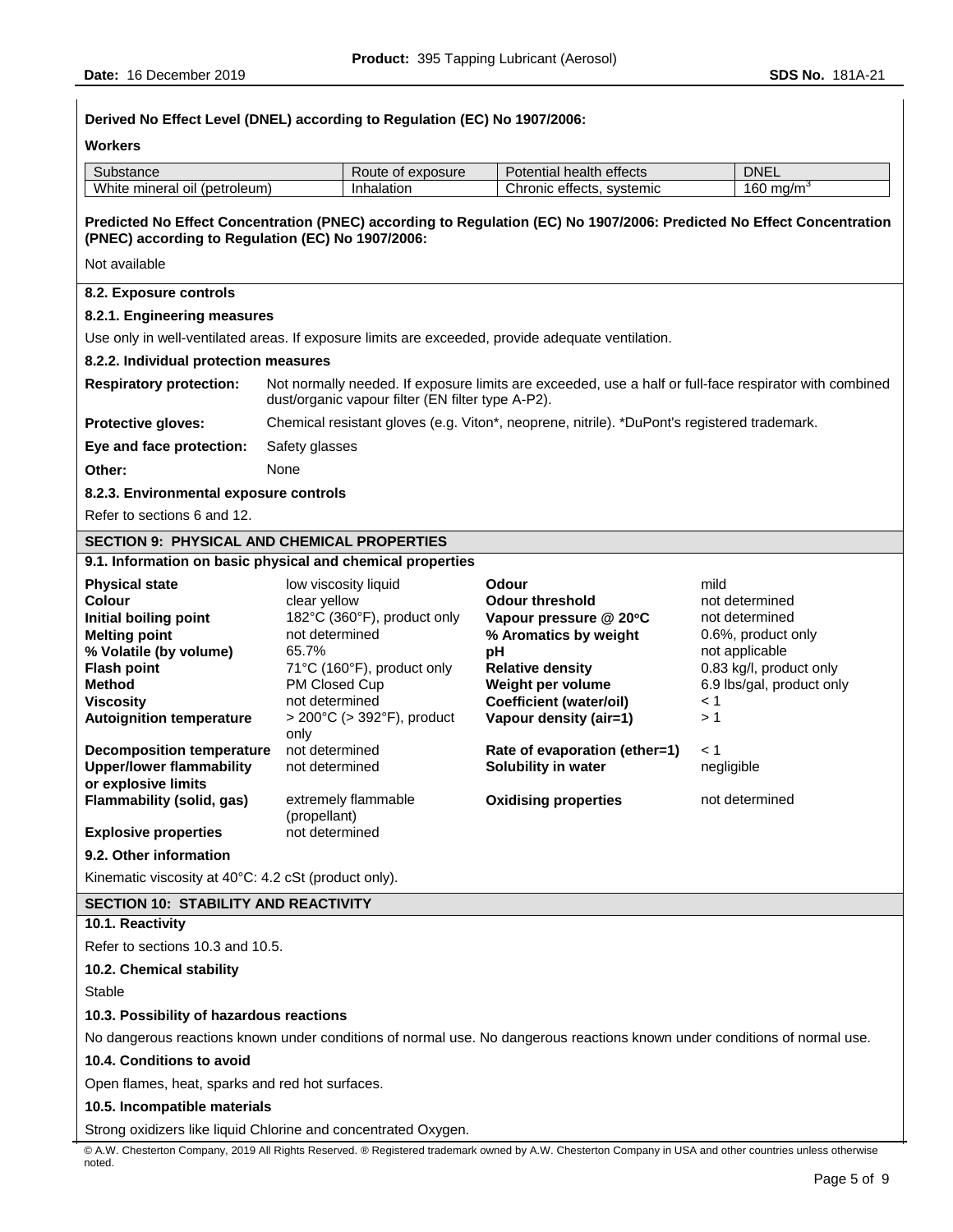| 10.6. Hazardous decomposition products                 |                                                                                                                                                                                                                                                          |                                   |                                                |  |  |
|--------------------------------------------------------|----------------------------------------------------------------------------------------------------------------------------------------------------------------------------------------------------------------------------------------------------------|-----------------------------------|------------------------------------------------|--|--|
| Carbon Monoxide, Carbon Dioxide and other toxic fumes. |                                                                                                                                                                                                                                                          |                                   |                                                |  |  |
| <b>SECTION 11: TOXICOLOGICAL INFORMATION</b>           |                                                                                                                                                                                                                                                          |                                   |                                                |  |  |
| 11.1. Information on toxicological effects             |                                                                                                                                                                                                                                                          |                                   |                                                |  |  |
| <b>Primary route of exposure</b><br>under normal use:  | Inhalation, skin and eye contact.                                                                                                                                                                                                                        |                                   |                                                |  |  |
| Acute toxicity -                                       |                                                                                                                                                                                                                                                          |                                   |                                                |  |  |
| Oral:                                                  | Based on available data on components, the classification criteria are not met.                                                                                                                                                                          |                                   |                                                |  |  |
|                                                        | Substance                                                                                                                                                                                                                                                | Test                              | Result                                         |  |  |
|                                                        | Distillates (petroleum), hydrotreated<br>light                                                                                                                                                                                                           | LD50, oral, rat                   | $> 5,000$ mg/kg                                |  |  |
|                                                        | White mineral oil (petroleum)                                                                                                                                                                                                                            | LD50, oral                        | > 5,000 mg/kg                                  |  |  |
| Dermal:                                                |                                                                                                                                                                                                                                                          |                                   |                                                |  |  |
|                                                        | Substance                                                                                                                                                                                                                                                | <b>Test</b>                       | Result                                         |  |  |
|                                                        | Distillates (petroleum), hydrotreated<br>light                                                                                                                                                                                                           | LD50 dermal, rabbit               | $> 2,000$ mg/kg                                |  |  |
|                                                        | White mineral oil (petroleum)                                                                                                                                                                                                                            | LD50, rabbit                      | $> 2,000$ mg/kg                                |  |  |
| Inhalation:                                            | Vapor in high concentrations may irritate the respiratory tract and cause drowsiness,<br>unconsciousness, headache, dizziness and other central nervous system effects.                                                                                  |                                   |                                                |  |  |
|                                                        | Substance                                                                                                                                                                                                                                                | Test                              | Result                                         |  |  |
|                                                        | Distillates (petroleum), hydrotreated<br>light                                                                                                                                                                                                           | LC50 inhalation, rat, 4 h         | $> 5.28$ mg/l                                  |  |  |
|                                                        | Propane                                                                                                                                                                                                                                                  | LC50 inhalation, rat, 4 h         | 658 mg/l                                       |  |  |
|                                                        | White mineral oil (petroleum)                                                                                                                                                                                                                            | LC50 inhalation, rat, 4 h         | $> 5$ mg/l (mist)                              |  |  |
| <b>Skin corrosion/irritation:</b>                      | Repeated exposure may cause skin dryness or cracking.                                                                                                                                                                                                    |                                   |                                                |  |  |
|                                                        | Substance                                                                                                                                                                                                                                                | <b>Test</b>                       | <b>Result</b>                                  |  |  |
|                                                        | Distillates (petroleum), hydrotreated<br>light                                                                                                                                                                                                           | Skin irritation, rabbit           | Slightly irritating /<br>Moderately irritating |  |  |
|                                                        | White mineral oil (petroleum)                                                                                                                                                                                                                            | Skin irritation, rabbit           | Not irritating                                 |  |  |
| Serious eye damage/                                    |                                                                                                                                                                                                                                                          |                                   |                                                |  |  |
| irritation:                                            | Substance                                                                                                                                                                                                                                                | <b>Test</b>                       | Result                                         |  |  |
|                                                        | Distillates (petroleum), hydrotreated<br>light                                                                                                                                                                                                           | Eye irritation, rabbit            | Not irritating /<br>Slightly irritating        |  |  |
|                                                        | White mineral oil (petroleum)                                                                                                                                                                                                                            | Eye irritation                    | Not irritating                                 |  |  |
| <b>Respiratory or skin</b>                             |                                                                                                                                                                                                                                                          |                                   |                                                |  |  |
| sensitisation:                                         | Substance                                                                                                                                                                                                                                                | <b>Test</b>                       | Result                                         |  |  |
|                                                        | Distillates (petroleum), hydrotreated<br>light                                                                                                                                                                                                           | Skin sensitization, guinea<br>pig | Not sensitizing                                |  |  |
|                                                        | White mineral oil (petroleum)                                                                                                                                                                                                                            | Skin sensitization, guinea<br>pig | Not sensitizing                                |  |  |
| Germ cell mutagenicity:                                | White mineral oil (petroleum), Distillates (petroleum), hydrotreated light: not expected to be a germ<br>cell mutagen.                                                                                                                                   |                                   |                                                |  |  |
| <b>Carcinogenicity:</b>                                | This product contains no carcinogens as listed by the National Toxicology Program (NTP), the<br>International Agency for Research on Cancer (IARC), the Occupational Safety and Health<br>Administration (OSHA) or the European Chemicals Agency (ECHA). |                                   |                                                |  |  |
| <b>Reproductive toxicity:</b>                          | White mineral oil (petroleum), Distillates (petroleum), hydrotreated light: based on available data,<br>the classification criteria are not met.                                                                                                         |                                   |                                                |  |  |
| STOT - single exposure:                                | May cause drowsiness or dizziness.                                                                                                                                                                                                                       |                                   |                                                |  |  |
| STOT - repeated exposure:                              | Not expected to cause toxicity.                                                                                                                                                                                                                          |                                   |                                                |  |  |
| <b>Aspiration hazard:</b>                              | Aspiration into the lungs may cause chemical pneumonitis or pulmonary oedema.                                                                                                                                                                            |                                   |                                                |  |  |
| Other information:                                     | None known                                                                                                                                                                                                                                               |                                   |                                                |  |  |
|                                                        |                                                                                                                                                                                                                                                          |                                   |                                                |  |  |

© A.W. Chesterton Company, 2019 All Rights Reserved. ® Registered trademark owned by A.W. Chesterton Company in USA and other countries unless otherwise noted.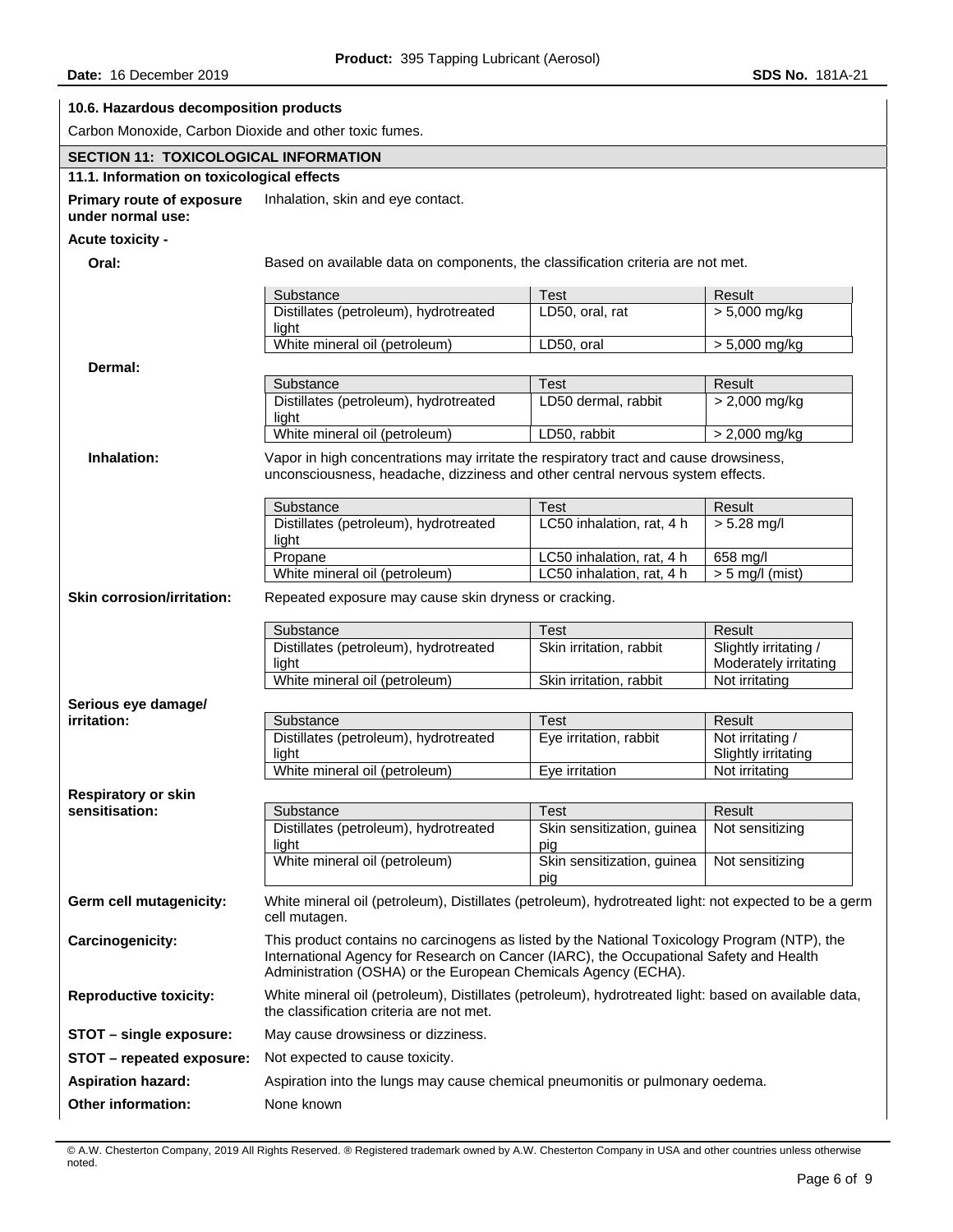# **SECTION 12: ECOLOGICAL INFORMATION**

Ecotoxicological data have not been determined specifically for this product. The information given below is based on a knowledge of the components and the ecotoxicology of similar substances.

### **12.1. Toxicity**

Harmful to aquatic life with long lasting effects.

## **12.2. Persistence and degradability**

Distillates (petroleum), hydrotreated light, Propane: expected to degrade rapidly in air. Distillates (petroleum), hydrotreated light: expected to biodegrade relatively quickly. Mineral oil: not readily biodegradable.

## **12.3. Bioaccumulative potential**

Distillates (petroleum), hydrotreated light, Octanol/water partition coefficient (log Kow): 2.1 – 5. Propane: not expected to bioaccumulate. White mineral oil (petroleum), Octanol/water partition coefficient (log Pow): > 6.

#### **12.4. Mobility in soil**

Liquid. Insoluble in water. Floats on water. Surface tension < 33 mN/m @ 25°C, product only. The hazardous ingredients will rapidly evaporate to the air if released into the environment.

#### **12.5. Results of PBT and vPvB assessment**

Not available

# **12.6. Other adverse effects**

None known

# **SECTION 13: DISPOSAL CONSIDERATIONS**

## **13.1. Waste treatment methods**

Incinerate absorbed material with a properly licensed facility. Incinerate pressurized or sealed containers in an approved facility. Check local, state and national/federal regulations and comply with the most stringent requirement. This product is classified as a hazardous waste according to 2008/98/EC.

# **SECTION 14: TRANSPORT INFORMATION**

| SECTION 14. IRANSPORT INFORMATION                                                                                                                          |                       |  |  |  |
|------------------------------------------------------------------------------------------------------------------------------------------------------------|-----------------------|--|--|--|
| 14.1. UN number                                                                                                                                            |                       |  |  |  |
| ADG/ADR/RID/ADN/IMDG/ICAO:                                                                                                                                 | <b>UN1950</b>         |  |  |  |
| TDG:                                                                                                                                                       | <b>UN1950</b>         |  |  |  |
| US DOT:                                                                                                                                                    | <b>UN1950</b>         |  |  |  |
| 14.2. UN proper shipping name                                                                                                                              |                       |  |  |  |
| ICAO:                                                                                                                                                      | Aerosols, Flammable   |  |  |  |
| <b>ADG/IMDG:</b>                                                                                                                                           | Aerosols              |  |  |  |
| <b>ADR/RID/ADN:</b>                                                                                                                                        | Aerosols, flammable   |  |  |  |
| TDG:                                                                                                                                                       | Aerosols, flammable   |  |  |  |
| US DOT:                                                                                                                                                    | Aerosols, flammable   |  |  |  |
| 14.3. Transport hazard class(es)                                                                                                                           |                       |  |  |  |
| ADG/ADR/RID/ADN/IMDG/ICAO:                                                                                                                                 | 2.1                   |  |  |  |
| TDG:                                                                                                                                                       | 2.1                   |  |  |  |
| <b>US DOT:</b>                                                                                                                                             | 2.1                   |  |  |  |
| 14.4. Packing group                                                                                                                                        |                       |  |  |  |
| ADG/ADR/RID/ADN/IMDG/ICAO:                                                                                                                                 | NOT APPLICABLE        |  |  |  |
| TDG:                                                                                                                                                       | NOT APPLICABLE        |  |  |  |
| US DOT:                                                                                                                                                    | <b>NOT APPLICABLE</b> |  |  |  |
| 14.5. Environmental hazards                                                                                                                                |                       |  |  |  |
| NO ENVIRONMENTAL HAZARDS                                                                                                                                   |                       |  |  |  |
| 14.6. Special precautions for user                                                                                                                         |                       |  |  |  |
| NO SPECIAL PRECAUTIONS FOR USER                                                                                                                            |                       |  |  |  |
| 14.7. Transport in bulk according to Annex II of MARPOL73/78 and the IBC Code                                                                              |                       |  |  |  |
| NOT APPLICABLE                                                                                                                                             |                       |  |  |  |
| 14.8. Other information                                                                                                                                    |                       |  |  |  |
| US DOT: Shipped as Limited Quantity in packaging having a rated capacity gross weight of 66 lb. or less (49 CFR 173.306(a),(3),(i)).<br><b>ERG NO. 126</b> |                       |  |  |  |
| <b>IMDG:</b> EmS. F-D, S-U, Shipped as Limited Quantity                                                                                                    |                       |  |  |  |
| ADR: Classification code 5F, Tunnel restriction code (E), Shipped as Limited Quantity                                                                      |                       |  |  |  |
| ADG HAZCHEM CODE: N/A HIN: (1)                                                                                                                             |                       |  |  |  |

<sup>©</sup> A.W. Chesterton Company, 2019 All Rights Reserved. ® Registered trademark owned by A.W. Chesterton Company in USA and other countries unless otherwise noted.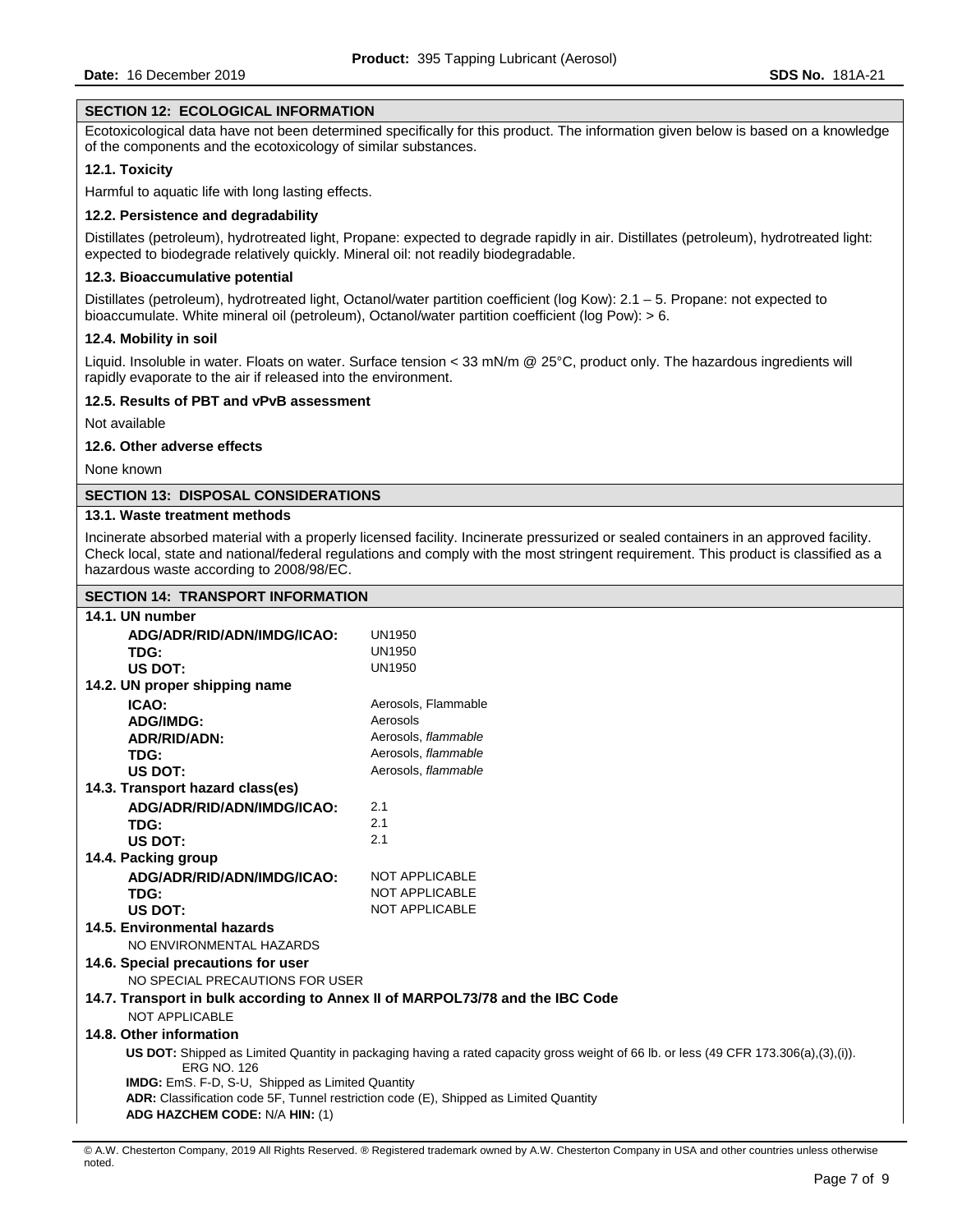|                                                          | <b>SECTION 15: REGULATORY INFORMATION</b>                                                                                                                                                        |  |  |  |  |
|----------------------------------------------------------|--------------------------------------------------------------------------------------------------------------------------------------------------------------------------------------------------|--|--|--|--|
|                                                          | 15.1. Safety, health and environmental regulations/legislation specific for the substance or mixture                                                                                             |  |  |  |  |
| 15.1.1. EU regulations                                   |                                                                                                                                                                                                  |  |  |  |  |
|                                                          | Authorisations under Title VII: Not applicable                                                                                                                                                   |  |  |  |  |
|                                                          | <b>Restrictions under Title VIII: None</b>                                                                                                                                                       |  |  |  |  |
| <b>Other EU regulations:</b>                             | Directive 75/324/EEC on the approximation of the laws of the Member States relating to aerosol<br>dispensers.                                                                                    |  |  |  |  |
|                                                          | Directive 2012/18/EU on the control of major-accident hazards involving dangerous substances (hazard<br>category P3a, Flammable Aerosols; qualifying quantities: 150 t (net), 500 t (net)).      |  |  |  |  |
| 15.1.2. National regulations                             |                                                                                                                                                                                                  |  |  |  |  |
| <b>US EPA SARA TITLE III</b>                             |                                                                                                                                                                                                  |  |  |  |  |
| 312 Hazards:                                             | 313 Chemicals:                                                                                                                                                                                   |  |  |  |  |
| Flammable aerosol                                        | None                                                                                                                                                                                             |  |  |  |  |
| Gases under pressure<br>Aspiration hazard                |                                                                                                                                                                                                  |  |  |  |  |
|                                                          | Specific target organ toxicity - single exposure                                                                                                                                                 |  |  |  |  |
|                                                          | Other national regulations: National implementations of the EC Directives referred to in section 15.1.1.                                                                                         |  |  |  |  |
|                                                          | 15.2. Chemical safety assessment                                                                                                                                                                 |  |  |  |  |
|                                                          | No Chemical Safety Assessment has been carried out for this substance/mixture by the supplier.                                                                                                   |  |  |  |  |
|                                                          | <b>SECTION 16: OTHER INFORMATION</b>                                                                                                                                                             |  |  |  |  |
| <b>Abbreviations</b>                                     | ADG: Australian Dangerous Goods Code                                                                                                                                                             |  |  |  |  |
| and acronyms:                                            | ADN: European Agreement concerning the International Carriage of Dangerous Goods by Inland Waterways<br>ADR: European Agreement concerning the International Carriage of Dangerous Goods by Road |  |  |  |  |
|                                                          | ATE: Acute Toxicity Estimate                                                                                                                                                                     |  |  |  |  |
|                                                          | <b>BCF: Bioconcentration Factor</b>                                                                                                                                                              |  |  |  |  |
|                                                          | cATpE: Converted Acute Toxicity point Estimate                                                                                                                                                   |  |  |  |  |
|                                                          | CLP: Classification Labelling Packaging Regulation (1272/2008/EC)                                                                                                                                |  |  |  |  |
| ES: Exposure Standard<br>GHS: Globally Harmonized System |                                                                                                                                                                                                  |  |  |  |  |
| ICAO: International Civil Aviation Organization          |                                                                                                                                                                                                  |  |  |  |  |
|                                                          | IMDG: International Maritime Dangerous Goods                                                                                                                                                     |  |  |  |  |
|                                                          | LC50: Lethal Concentration to 50 % of a test population                                                                                                                                          |  |  |  |  |
|                                                          | LD50: Lethal Dose to 50% of a test population                                                                                                                                                    |  |  |  |  |
|                                                          | LOEL: Lowest Observed Effect Level                                                                                                                                                               |  |  |  |  |
|                                                          | N/A: Not Applicable<br>NA: Not Available                                                                                                                                                         |  |  |  |  |
|                                                          | NOEC: No Observed Effect Concentration                                                                                                                                                           |  |  |  |  |
|                                                          | NOEL: No Observed Effect Level                                                                                                                                                                   |  |  |  |  |
|                                                          | OECD: Organization for Economic Co-operation and Development                                                                                                                                     |  |  |  |  |
|                                                          | PBT: Persistent, Bioaccumulative and Toxic substance                                                                                                                                             |  |  |  |  |
|                                                          | (Q)SAR: Quantitative Structure-Activity Relationship<br>REACH: Registration, Evaluation, Authorisation and Restriction of Chemicals Regulation (1907/2006/EC)                                    |  |  |  |  |
|                                                          | REL: Recommended Exposure Limit                                                                                                                                                                  |  |  |  |  |
|                                                          | RID: Regulations concerning the International Carriage of Dangerous Goods by Rail                                                                                                                |  |  |  |  |
|                                                          | SDS: Safety Data Sheet<br>STEL: Short Term Exposure Limit                                                                                                                                        |  |  |  |  |
|                                                          | STOT RE: Specific Target Organ Toxicity, Repeated Exposure                                                                                                                                       |  |  |  |  |
|                                                          | STOT SE: Specific Target Organ Toxicity, Single Exposure                                                                                                                                         |  |  |  |  |
|                                                          | TDG: Transportation of Dangerous Goods (Canada)                                                                                                                                                  |  |  |  |  |
|                                                          | <b>TWA: Time Weighted Average</b><br>US DOT: United States Department of Transportation                                                                                                          |  |  |  |  |
|                                                          | vPvB: very Persistent and very Bioaccumulative substance                                                                                                                                         |  |  |  |  |
|                                                          | WEL: Workplace Exposure Limit                                                                                                                                                                    |  |  |  |  |
|                                                          | WHMIS: Workplace Hazardous Materials Information System                                                                                                                                          |  |  |  |  |
|                                                          | Other abbreviations and acronyms can be looked up at www.wikipedia.org.                                                                                                                          |  |  |  |  |